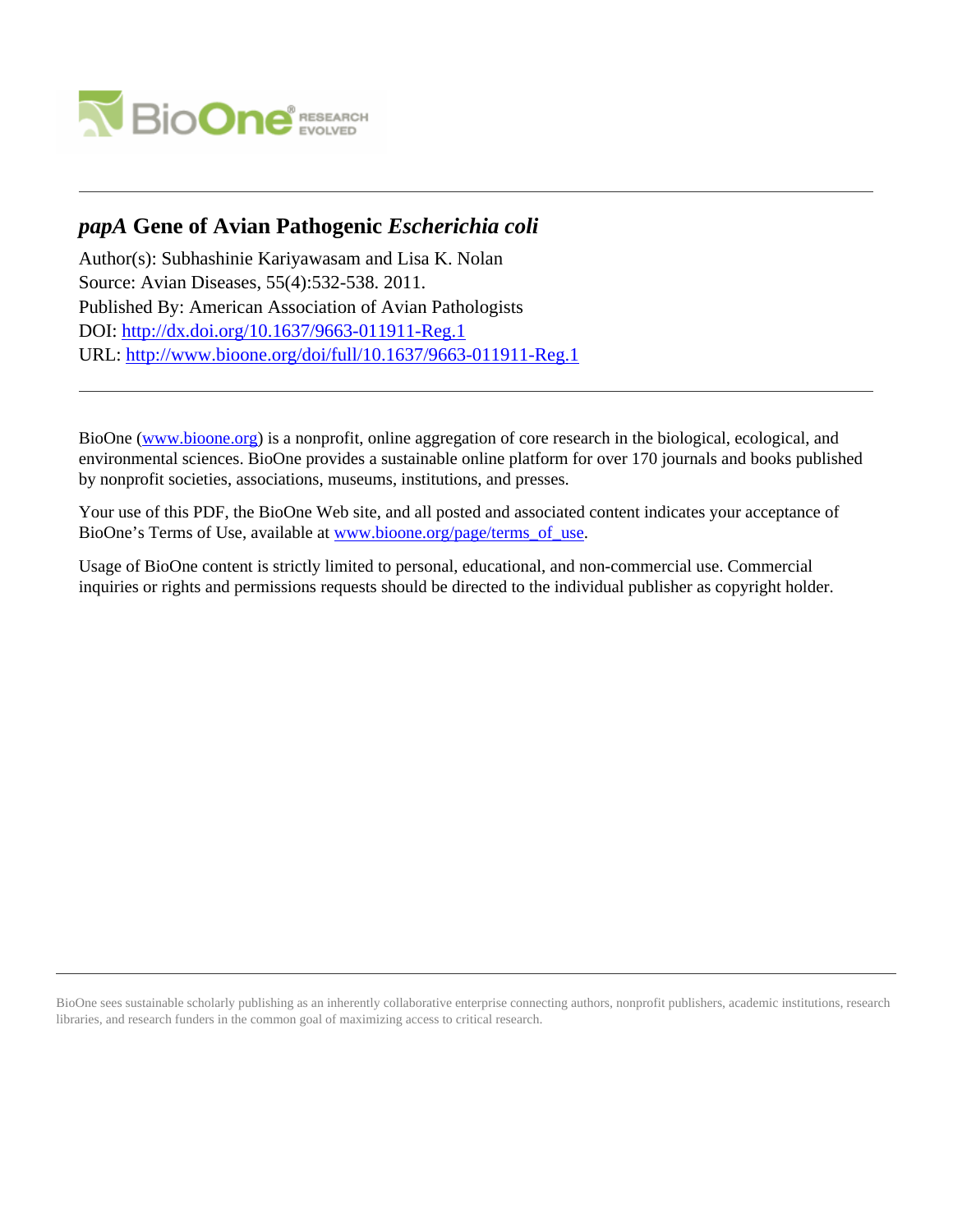## papA Gene of Avian Pathogenic Escherichia coli

Subhashinie Kariyawasam<sup>AB</sup> and Lisa K. Nolan<sup>AC</sup>

<sup>A</sup>College of Veterinary Medicine, Iowa State University, Ames, IA 50011<br><sup>B</sup>Department of Veterinary and Biomedical Sciences, Pennsylvania State University, Universi <sup>B</sup>Department of Veterinary and Biomedical Sciences, Pennsylvania State University, University Park, PA 16802

Received 31 January 2011; Accepted and published ahead of print 18 May 2011

SUMMARY. P fimbrial adhesins may be associated with the virulence of avian pathogenic Escherichia coli (APEC). However, most APECs are unable to express P fimbriae even when they are grown under conditions that favor P fimbrial expression. This failure can be explained by the complete absence of the  $pap$  operon or the presence of an incomplete  $pap$  operon in Pap-negative APEC strains. In the present study, we analyzed the  $pap$  operon, specifically the  $papA$  gene that encodes the major fimbrial shaft, to better understand the pap gene cluster at the genetic level. First, by PCR, we examined a collection of 500 APEC strains for the presence of 11 genes comprising the pap operon. Except for papA, all the other genes of the operon were present in 38% to 41.2% of APEC, whereas the papA was present only in 10.4% of the APEC tested. Using multiplex PCR to probe for allelic variants of papA, we sought to determine if the low prevalence of papA among APEC was related to genetic heterogeneity of the gene itself. It was determined that the papA of APEC always belongs to the F11 allelic variant. Finally, we sequenced the 'papA region' from two papA-negative strains, both of which contain all the other genes of the pap operon. Interestingly, both strains had an 11,104-bp contig interrupting  $papA$  at the 281-bp position. This contig harbored a streptomycin resistance gene and a classic Tn10 transposon containing the genes that confer tetracycline resistance. However, we noted that the  $papA$  gene of every  $papA$ -negative APEC strain was not interrupted by an 11,104-bp contig. It is likely that transposons bearing antibiotic resistance genes have inserted within pap gene cluster of some APEC strains, and such genetic events may have been selected for by antibiotic use.

RESUMEN. El gene papA de la Escherichia coli patógena para las aves.

Las adhesinas P fimbriales pueden estar asociadas con la virulencia de la Escherichia coli patógena para las aves (APEC). Sin embargo, la mayoría de estas cepas de E. coli son incapaces de expresar fimbrias P, incluso cuando se cultivan en condiciones que favorecen la expresión de estas fimbrias P. Esta falta en la expresión se explica por la ausencia completa del operón pap o por la presencia de un operón pap cepas pap negativas de E. coli patógena para las aves. En el presente estudio, se analizó el operón pap, específicamente el gen papA que codifica al eje fimbrial mayor, para entender mejor el grupo de genes pap a nivel genético. En primer lugar, mediante PCR, se analizó una colección de 500 cepas de E. coli patógena para las aves para determinar la presencia de 11 genes que están comprendidos en el operón pap. Con excepción del gene papA, todos los otros genes del operón se encontraron presentes en el 38% al 41.2% de las cepas de E. coli patógena para las aves, mientras que papA estaba presente sólo en el 10.4% de las cepas de E. coli patógena para las aves analizadas. Mediante la utilización de un método de PCR múltiple para detectar variantes alélicas de papA, se trató de determinar si la baja prevalencia de papA entre las cepas de E. coli patógena para las aves estaba relacionada con la heterogeneidad genética del mismo gen. Se determinó que el gene papA de E. coli patógena para las aves siempre pertenece a la variante alélica F11. Finalmente, se secuenció la "región papA" de dos cepas papA-negativas, las cuales contienen todos los otros genes del operón pap. Curiosamente, las dos cepas presentaron un contig de 11,104 pares de bases que interrumpían al gene papA en la posición 281-pb. Este contig albergaba un gen de resistencia a la estreptomicina y un transposón clásico Tn10 que contiene los genes que confieren resistencia a la tetraciclina. Sin embargo, hemos observado que el gen papA de todas las cepas de E. coli patógena para las aves papA negativas no estaba interrumpido por un contig 11,104 pares de bases. Es probable que los transposones que contienen genes de resistencia a los antibióticos se ha insertado dentro del conjunto de genes de pap de algunas cepas de E. coli patógena para las aves, y tales eventos genéticos pueden haber sido seleccionados por el uso de antibióticos.

Key words: adherence, avian pathogenic Escherichia coli, P fimbriae, papA, pap operon, transposon, virulence

Abbreviations: APEC = avian pathogenic Escherichia coli; ddH<sub>2</sub>O = double distilled water; ExPEC = extraintestinal pathogenic *E. coli*; PAI = pathogenicity island;  $pap$  = pyelonephritis-associated pilus

The Pap (pyelonephritis-associated pilus) or P fimbria is considered to be an important virulence marker of extraintestinal pathogenic Escherichia coli (ExPEC), a group of E. coli that includes avian pathogenic E. coli (APEC) and are responsible for a diverse spectrum of extraintestinal diseases in poultry (42,46). These fimbriae are encoded by the  $pap$  gene cluster which consists of  $11$ genes arranged into an operon  $(15)$ . The most upstream  $(5')$  genes of the operon, the *papI* and *papB* genes, encode proteins responsible for environmental regulation and phase variation in expression of P fimbriae (1,37). The papA, papH, papE, papF, papG, and papK genes encode the six different subunits of the fimbriae (1,28,29,30) with papA encoding the major fimbrial shaft. The corresponding gene

P fimbriae of ExPEC are antigenically diverse, which has been attributed to the peptide sequence variability of papA. PapA is present in hundreds to thousands of identical copies in each fimbria, making it the major component of the fimbrial shaft (12,38). According to the classification system of Ørskov, there are 11  ${}^{\text{C}}$ Corresponding author. E-mail: lknolan@iastate.edu different serological variants of PapA, namely F7-1 to F7-2 and F8

product of papD is a molecular chaperone that binds with the subunit proteins during their translocation in order to protect them from improper polymerization and proteolytic degradation (8,16,23).  $papC$  encodes an usher that receives the subunitchaperone complexes and assembles them into the architecturally distinct fibers (8,23). Likewise, the gene product of papJ also functions as a molecular chaperone and is believed to be required for the integrity and correct assembly of papA subunits in the pilus (49).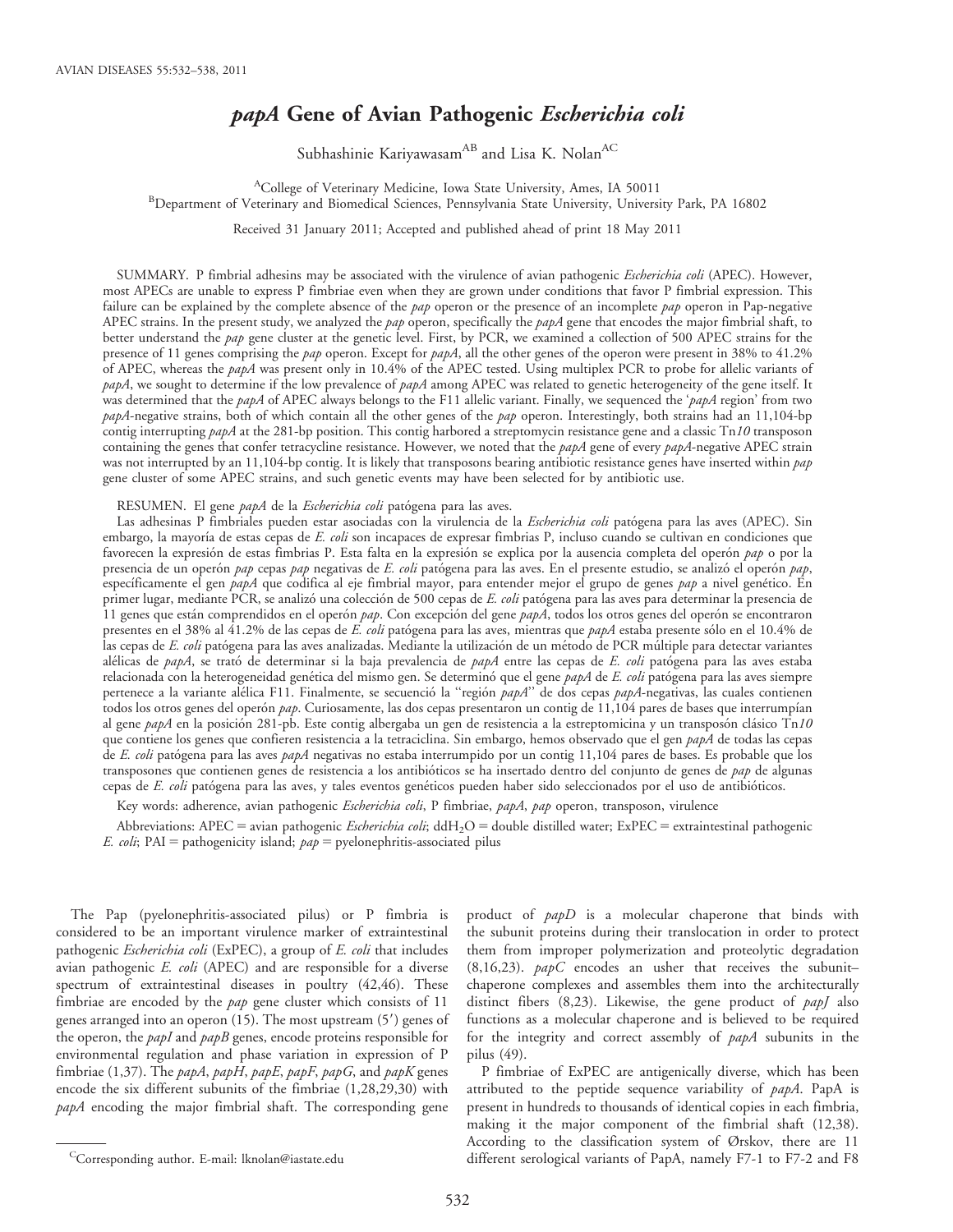

Fig. 1. Schematic diagram describing the genetic organization of pap operon of  $papA^+$  strain APEC O1 (adapted from Kariyawasam et al. [25]). The least-abundant gene of pap gene cluster, the papA, is color-coded in green.

to F16 (38). Recently, Johnson et al. (20) identified two more PapA variants using a multiplex PCR (17,20,21). Although some UPEC strains such as CFT073 and UPEC536 carry more than one pap operon, analysis of the only published and completed sequence of an APEC genome revealed that it possessed only a single pap operon contained within a pathogenicity island (PAI) (14,22, 25,44,50). The *pap* operon of the sequenced APEC strain (GenBank accessions DQ095216 and CP000468) showed 96%–99% homology to the pap operons of human UPEC (GenBank accessions CP000243, AE014075, and CP000247) at the nucleotide level. Pap fimbriae mediate mannose-resistant  $Gal(\alpha 1-4) Gal$ -specific binding to glycolipid isoreceptors on host epithelial cells (17,18,19,21,28). This binding is conferred by the pilus tip adhesin encoded by  $papG$ (28,34). Three different allelic variants of PapG, namely I, II, and III, exhibiting different host cell receptor specificities, have been identified in ExPEC (17,18,19,21,48). However, as is the case with PapA, only a single variant of PapG, PapGII, occurs among APEC (17,18,19,21,42,43,48).

Pourbakhsh et al. (39) demonstrated that P fimbriae are expressed in the lower respiratory tract and internal organs of infected chickens, whereas F1 fimbriae are expressed in the upper respiratory tract (41). This suggests that P fimbriae may be required for APEC binding to the lower respiratory tract and subsequent systemic spread, which often leads to polyserositis, but may not play a significant role in APEC binding to the upper respiratory tract or in APEC's initial colonization. Such observations suggest that APEC's P fimbrial expression is controlled through a phase variation mechanism  $(11,28,35,39,40,41)$ . Most of the genes constituting the *pap* gene cluster are present in 30%–42% of APEC, but the papA that encodes the major fimbrial shaft is present in only 6%–7.5% of APEC  $(9,24,42,43)$ . The significance of the incomplete pap operon of APEC is unknown and no study has investigated the likelihood that the PapG tip adhesin mediates binding in the absence of a complete fimbrial structure. Previous reports demonstrated the possibility of using a PapG subunit vaccine to control avian colibacillosis (27). However, the very low prevalence of papA among APEC brings into question the spectrum of coverage afforded by a vaccine that targets P fimbriae. As revealed by molecular, morphologic, biochemical, serologic, and functional characterizations of PapA, APEC possess only the F11 allelic variant (11,42,43,51).

The present study was carried out to ascertain the molecular basis for the low prevalence of papA as compared to other genes of the pap operon in APEC. First, we examined a collection of APEC for the presence of 11 genes of the *pap* operon by PCR. Then, we used a multiplex PCR assay that detects all the known PapA allelic variants of ExPEC including the two variants that were discovered recently.

Finally, we sequenced the region between the papB and papH genes (the region that contains a cryptic  $papA$  in  $papA$ -negative strains of APEC) from two well-characterized APEC isolates possessing all the genes of pap operon except for papA.

### MATERIALS AND METHODS

Bacterial strains and growth conditions. All the APEC isolates used in the study have been isolated from chickens and turkeys with clinical signs of colisepticemia. These APEC strains originated from different farms and flocks throughout the United States and have been described elsewhere (42,43). The other bacterial strains used in the study are described throughout the manuscript. Bacteria were maintained as glycerol stocks at  $-80$  C and routinely grown in Luria-Bertani agar or broth.

PCR screening of APEC for the genes of the pap operon. A collection comprising 500 isolates of APEC was used in the gene prevalence study. These isolates were screened for all 11 genes constituting the pap operon (Fig. 1). Crude DNA extracts of bacteria were prepared by the rapid boiling method for use as DNA templates for PCR. Briefly, 1-ml volumes of overnight cultures of bacteria were centrifuged; cell pellets were suspended in 200 µl of double-distilled water (ddH<sub>2</sub>O) and heated at 100 C for 10 min. The DNA extracts were maintained at  $-20$  C until use. Extracted DNA was amplified in 25-µl reactions containing 0.5 µM each of forward and reverse primers (Integrated DNA Technologies, Commercial Park, Coralville, IA), listed in Table 1, 0.2 mM each deoxynucleotide (USB, Cleveland, OH), 0.5 U of Taq DNA polymerase (Invitrogen, Carlsbad, CA), 2.5 µl of  $10\times$ PCR buffer (Invitrogen), 1.5 mM magnesium chloride (MgCl<sub>2</sub>; Invitrogen), 2  $\mu$ l of DNA template, and enough ddH<sub>2</sub>O to bring the final volume to 25 µl. The PCR reactions of 30 cycles were carried out in a Mastercycler EP machine (Eppendorf, Westbury, NY). The reaction conditions were initial incubation at 94 C for 3 min followed by 30 cycles of 94 C for 45 sec, 59 C for 30 sec, and 72 C for 45 sec and a final extension at 72 C for 5 min. The PCR products were separated in a 1.5% agarose gel, stained with ethidium bromide, and photographed using a gel documentation system. DNA extracted from APEC O1  $(O1:K1)$ , which is known to possess the complete *pap* operon containing PAI, the PAI  $I_{\text{APEC-O1}}$ , and  $\text{ddH}_2\text{O}$  were used as the positive and negative controls, respectively.

Multiplex PCR to detect allelic variants of papA. The same crude DNA extracts of bacteria used for the gene prevalence studies were used for the template to detect allelic variants of papA. Multiplex PCR was carried out in 3 separate reactions (multiplex PCR 1, 2, and 3) according to the method developed by Johnson et al. (20) using the oligonucleotide primers (Integrated DNA Technologies) listed in Table 2. The 25  $\mu$ l of PCR reaction mixture contained 2.5  $\mu$ l of 10 $\times$ PCR buffer (Invitrogen), 0.8 mM of each deoxynucleotide, 2.5 U of AmpliTaq Gold (Applied Biosystems, Foster City, CA), 0.8 mM  ${ {\rm MgCl}_2}$ (Invitrogen), 2 µl of crude DNA extract, the primers required for each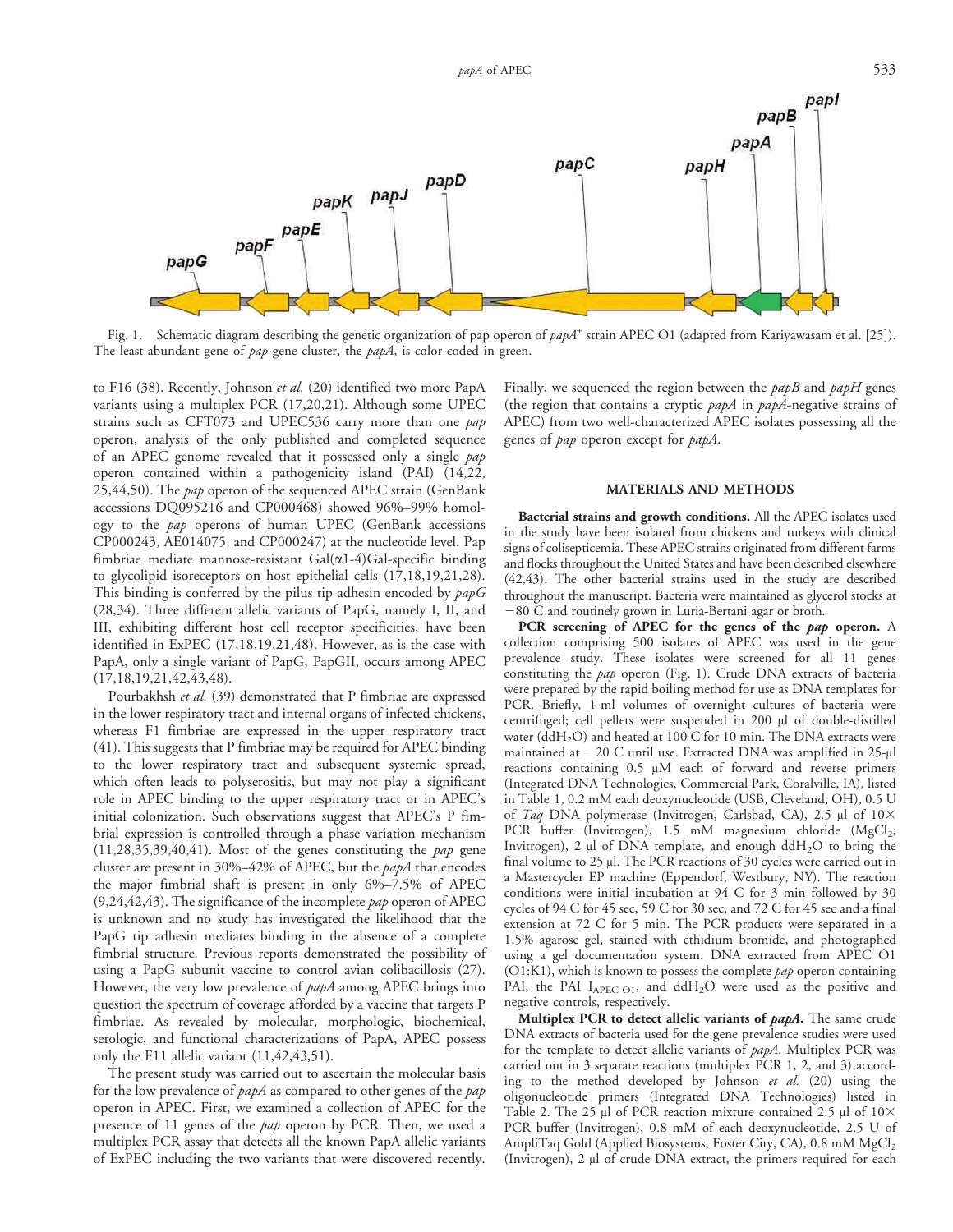| Table 1. Primers used to study the prevalence of genes of the <i>pap</i> operon in APEC |  |  |  |  |  |  |
|-----------------------------------------------------------------------------------------|--|--|--|--|--|--|
|-----------------------------------------------------------------------------------------|--|--|--|--|--|--|

| Primer name | Targeted gene | Amplicon size (bp) | Primer sequence $(5'$ -3')    |
|-------------|---------------|--------------------|-------------------------------|
| PapAF       | papA          | 421                | <b>GCTGCTCCAACTATTCCACAG</b>  |
| PapAR       |               |                    | <b>ACTGCAGAAAAAGCACCTTCA</b>  |
| PapBF       | papB          | 245                | AATGCCGACGACTCATCTGT          |
| PapBR       |               |                    | GTACTGTTGCCCGGCTCTAT          |
| PapCF       | papC          | 1614               | TGTTTACTGGCATGATGGTCA         |
| PapCR       |               |                    | ACGCCGAAAGACGTATATCCT         |
| PapDF       | papD          | 517                | TCCTCTGCCTGCTTTTCACT          |
| PapDR       |               |                    | TTGTTATATCCGGGGCAGAC          |
| PapEF       | papE          | 435                | TATCCAAGTTTGGCATGAAGTG        |
| PapER       |               |                    | AGGTTTGTGTCTTCCGGTAATG        |
| PapFF       | papF          | 364                | GGGCACTGAAGTAAAGGTGAAC        |
| PapFR       |               |                    | GCAGATTAACATCAGGGGAAAT        |
| PapGF       | papG          | 801                | <b>CCCAGCTTTGTTATTTTCCTTG</b> |
| PapGR       |               |                    | TTCTTACCATGGCTGTATGTCG        |
| PapHF       | papH          | 374                | GGTATTGCAGGCATTACTTTCC        |
| PapHR       |               |                    | GAATACTGGGGAGAAGAACACG        |
| PapIF       | papI          | 121                | TTTCTGAACAGGCATGATGG          |
| PapIR       |               |                    | <b>GTGAGCGCTGAACCATACCT</b>   |
| PapJF       | papJ          | 535                | TTTATGCTCAGACGCAGCATGG        |
| PapJR       |               |                    | TTGCACTGTCGCTGAGTGGTTT        |
| PapKF       | papK          | 397                | TAACCTTTTCCCCCTGGTCT          |
| PapKR       |               |                    | GGCGCTCTTTTACTGTTTGC          |

multiplex PCR (Integrated DNA Technologies), and  $ddH_2O$  to bring the final volume to  $25 \mu$ l. All 3 reactions used universal primer as the forward primer. Multiplex PCR 1 used primers 15r, 13r9, 14r, 11r, and F536 as the reverse primers. Multiplex PCR 2 used primers 9r, 7-1r, F48, 8r, and 12r as the reverse primers, whereas multiplex PCR 3 used 12er9, 10r4, 16r1, and 7-2r as the reverse primers. Each reaction used the primers 13r9, 14r, 10r4, 16r1, and 7-2r at a concentration of  $0.6$ -µM concentrations and the primers 15r, 13r9, 11r, F536, 9r, 7-1r, F48, 8r, 12r, and 12er9 were used at a concentration of 0.3 µM. Amplification was performed in a Mastercycler EP machine (Eppendorf) according to the following parameters: 12 min at 95 C, 24 cycles of 30 sec at 94 C, 30 sec 67 C, 90 sec at 72 C, 10 min at 72 C, and a final hold at 4 C. The products were then separated in a 2% agarose gel and a 100-bp ladder (Invitrogen) was used as a size reference. The E. coli reference strains, CFT073 (positive for F7-1 and F7-2 allelic variants) originated from Dr. Harry Mobley, Department of Microbiology and Immunology, University of Michigan Medical School, Ann Arbor, MI, V30b (positive for F8 allelic variant), H9 (positive for F9, F12, and F48 allelic variants), H1 (positive for F10, F11, and F16 allelic variants), CP9 (positive for F13 and F14 allelic variants), and DD001 (positive for F536 allelic variant) were all kindly provided by Dr. J. R. Johnson (Medical Service, VA Medical Center and Department of Medicine, University of Minnesota, Minneapolis, MN, USA) for use as positive controls.

Analysis of the region between papB and papH in two papAnegative strains. Genomic DNA from APEC15 and APEC20 was extracted with the Genomic DNA Extraction Kit (Qiagen, Valencia, CA). These two strains carry each of the genes of the pap operon, except for papA, and were virulent in 2-wk-old chickens as assessed by an intratracheal infection model. Detailed characteristics of both isolates are listed in Table 3. Two complementary PCR approaches (long-range amplification and genome walking) were used to sequence the region between  $papB$  and  $papH$  ( $papB \rightarrow papH$  region) which contains a cryptic papA gene in papA-negative strains. First, a PCR that utilized primers PapBF and PapHR (Table 1), and the LongRange PCR Kit (Qiagen) was used to amplify the  $papB \rightarrow papH$  region from APEC15 and APEC20. The PCR reaction was carried out according to the manufacturer's recommendations. Briefly, a 50-µl volume of amplification reaction consisting of 5  $\mu$ l of 10 $\times$  LongRange PCR buffer with  $Mg^{2+}$  (2.5 mM final concentration of  $MgCl_2$ , 500 µM of each deoxynucleotide, 0.4 µM each of primers PapBF and PapHR; Table 2), 2 U of LongRange PCR enzyme mix, 10 µl of template DNA, and  $ddH<sub>2</sub>O$  to bring the volume to 50  $\mu$ l. PCR conditions were as follows:

Table 2. Primers used to detect allelic variants of *papA*.

| Primer name <sup>A</sup> | Targeted allele          | Size of the amplicon (bp) | Primer sequence $(5'$ -3')    |
|--------------------------|--------------------------|---------------------------|-------------------------------|
| Universal forward        | All <i>papA</i> variants |                           | GGCAGTGGTGTCTTTTGGTG          |
| 15r <sup>1</sup>         | F15                      | 457                       | <b>GCTACATTCTTGCCACTTGC</b>   |
| 13r9                     | F13                      | 399                       | GGGTATTAGCATCACCTTCGGAG       |
| 14r                      | F14                      | 332                       | <b>GCAGCATATCTTTATTGTTCCC</b> |
| 11r                      | F11                      | 278                       | GGCCCAGTAAAAGATAATTGAACC      |
| $F536$ <sup>1</sup>      | F536                     | 257                       | CCTGGAGCGGCACCAGTGGCT         |
| $9r^2$                   | F9                       | 418                       | AAGGCCCCGTTGACGTTTT           |
| $7 - 1r^2$               | $F7-1$                   | 377                       | <b>TTTCACCCGTTTTCCACTCG</b>   |
| $8r^2$                   | F8                       | 253                       | <b>GTACCACCTACAGCACTTGG</b>   |
| $F48^2$                  | F48                      | 303                       | GTTCATTGCTCACTAGGATGACCACTA   |
| $12r^2$                  | F12                      | 179                       | AATTCTTGGGCGTTGAGGATCCA       |
| 12er <sup>3</sup>        | F12                      | 393                       | <b>CCCATCGACAAGACTTGACA</b>   |
| $10r4^3$                 | F10                      | 314                       | CTCCTCATTATGACCAGAAACCCT      |
| 16r1 <sup>3</sup>        | F <sub>16</sub>          | 241                       | GTTCCCGCTTTATTACCAGC          |
| $7 - 2r^3$               | $F7-2$                   | 185                       | TTTGGGTTGACTTTCCCCATC         |

<sup>A</sup>Primers = <sup>1</sup>Constitute the primer pool 1; <sup>2</sup>constitute the primer pool 2; <sup>3</sup>constitute the primer pool 3.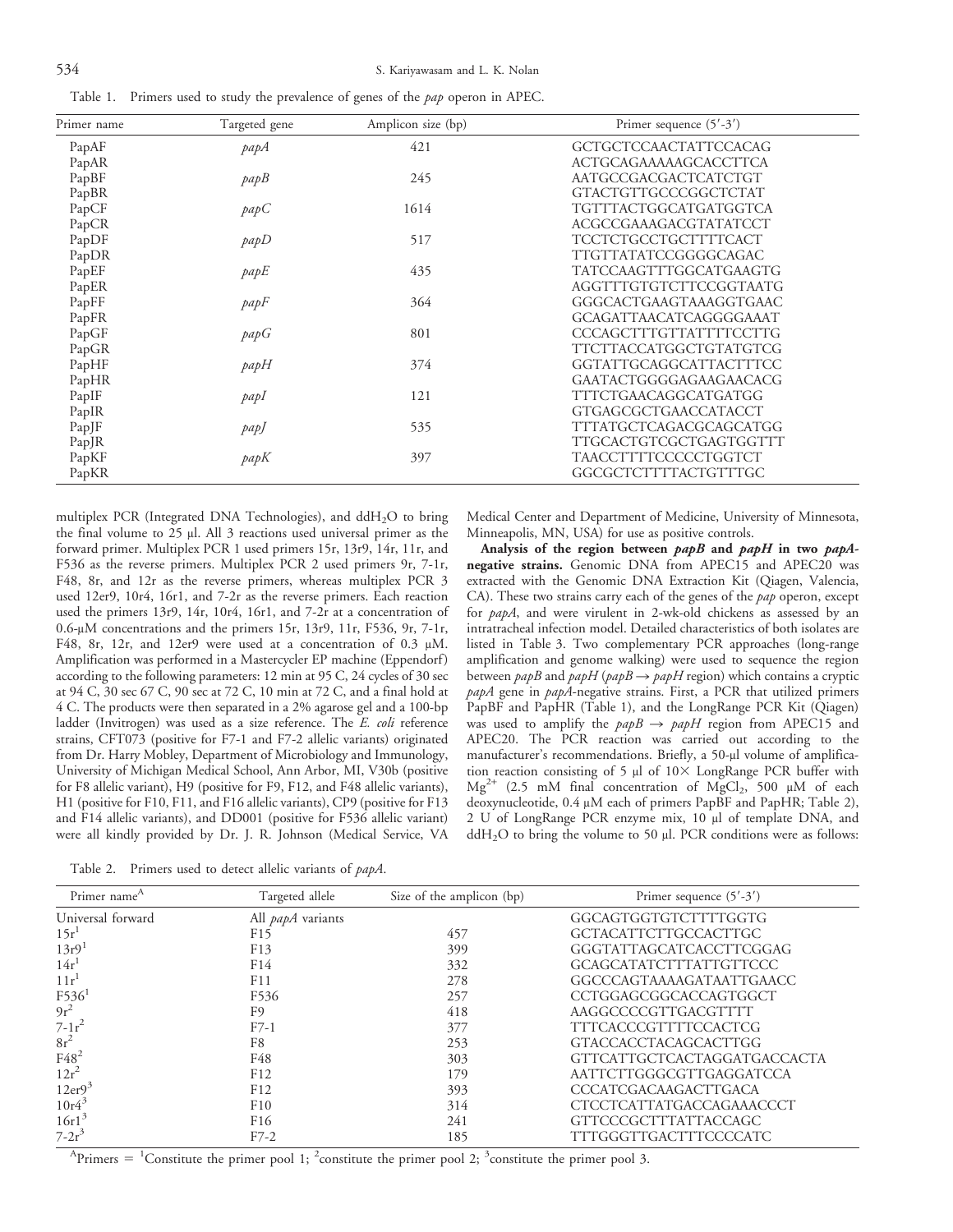| Strain                | APEC15                                                                                                                                                                                                                                            | APEC <sub>20</sub>                                                                                                                                                                                                                                                    |
|-----------------------|---------------------------------------------------------------------------------------------------------------------------------------------------------------------------------------------------------------------------------------------------|-----------------------------------------------------------------------------------------------------------------------------------------------------------------------------------------------------------------------------------------------------------------------|
| Serogroup             | Rough                                                                                                                                                                                                                                             | O61                                                                                                                                                                                                                                                                   |
| Origin                | Turkey pericardium                                                                                                                                                                                                                                | Chicken yolk sac                                                                                                                                                                                                                                                      |
| Genotype <sup>A</sup> | $hlyD-$ , cnf1-, cdtB-, fyuA+, iroN+, ireA+, iutA+,<br>sitA+, feoB+, cvaC+, iucC+, iss-, traT+, papA-, papB+,<br>papC+, papD+, papE+, papF+, papG+, papH+, papI+,<br>papJ+, papK+, afa-, iha-, sfa-, focG-, fimH+,<br>$ompT+$ , ibeA+, tsh+, stg+ | $hlyD-$ , cnf1-, cdtB-, fyuA+, iroN+, ireA+,<br>iutA+, cvaC+, sitA+, feoB+, iucC+, iss+, traT+,<br>$papA-,$ papB+, papC+, papE+, papD+, papE+,<br>papF+, papF+, papG+, papH+, papI+, papJ+,<br>papK+, $afa-, iba-, sfa-, focG-, fimH+,$<br>$ompT-, ibeA+, tsh+, stg+$ |
| Phylogenetic group    |                                                                                                                                                                                                                                                   |                                                                                                                                                                                                                                                                       |

Table 3. Characteristics of APEC15 and APEC20 strains.

<sup>A</sup>Description of genes (hlyD = hemolysin operon gene; cnfI and cdtB = toxin genes; fyuA, iroN, ireA, iutA, iucC, sitA, and feoB = iron-regulated protein genes;  $\text{c}vaC$  = colicin operon gene; iss = increased serum survival gene; traT and  $\text{om}pT$  = outer membrane protein genes;  $\text{p}apA$  to  $\text{p}a pK$  = P fimbrial operon genes; afa and iha = adhesin genes; sfa = S fimbrial gene; focG = F1C fimbrial gene; fimH = Type 1 fimbrial adhesin; ibeA = brain microvascular endothelial cell invasion gene;  $tsh =$  temperature-sensitive hemagglutinin gene; and  $stg =$  Stg fimbrial gene).

initial denaturation at 93 C for 3 min; 10 cycles of 93 C for 15 sec, 62 C for 30 sec, 68 C for 13 min; 28 cycles of 93 C for 15 sec, 62 C for 30 sec, and 68 C for 13 min with 20-sec increments after the 10th cycle. The product was sequenced using a high throughput DNA sequencing strategy using the Applied Biosystems 3730xl DNA Analyzer at the DNA Facility of Iowa State University. Sequencing was started with the primers PapB1 and PapH2. The subsequent primers for sequencing were designed based on the preceding sequence information. Gaps were filled using a commercial GenomeWalker Universal kit (Clontech, Palo Alto, CA) following the manufacturer's recommendations. This method involves ligation of adaptors to purified uncloned libraries of genomic DNA digested with different restriction enzymes. Briefly, genomic DNA from APEC15 and APEC20 was digested with four different restriction enzymes (DraI, EcoRV, PvuII, StuI) and the resulting fragments were ligated blunt-end to two adaptor oligonucleotides provided with the kit. The region downstream of papB and upstream of papH was then amplified with the adapter primers (AP1 and AP2) provided in the kit and two sets of primers specific to the  $papB$  and  $papH$  regions in two PCR reactions. Primers for the primary PCR were PapBGW1 (ATC-TGGTATTTCTCGCAGACCTCCTTAC) and AP1 or PapHDW1 (TTAACAGTCAGGGTGGGAACCTTTTCTC) and AP1. The conditions for PCR in the Mastercycler EP machine (Eppendorf) were as follows: seven cycles of 25 sec at 94 C and 3 min at 72 C, and 32 cycles of 25 sec at 94 C, 3 min at 67 C, and 7 min at 72 C. The nested PCR used primers PapBGW2 (ACCTACCAGATAGTCCTTCATAGC-CAGA) and AP2 or PapHDW2 (CAATACCATTGACGGGTAAT-GAAGAAG) and AP2. The amplification conditions used were five cycles of 25 sec at 94 C and 3 min at 72 C, and 20 cycles of 25 sec at 94 C, 3 min at 67 C, and 7 min at 67 C. The PCR products were cloned into a pGEMT-Easy vector (Promega) and sequenced at the Iowa State University's DNA facility. The newly defined sequence portions were used to design new primers for use in subsequent amplification steps, and the walking procedure was repeated until the entire sequence was determined.

Screening of APEC possessing all the genes of pap operon, except  $papA$ , for the presence of an 11,104-bp insertion. Fifteen isolates of papA-negative APEC that possess other genes of the pap operon were tested by PCR to determine whether all these isolates carry an 11,104-bp insertion within the papA gene. These isolates were also known to possess strA, strB, and tetB genes. The PCR used primers PapBF and PapHR (Table 1) and the Qiagen LongRange PCR Kit as described under the preceding section.

#### RESULTS

PCR screening of APEC for the genes of the pap operon. Among 500 APEC isolates tested, the prevalence of various pap operon genes ranged from 10.4% ( $n = 52$ ) to 41.2% ( $n = 206$ ); see Table 4. The *papA* was detected only in 10.4% ( $n = 52$ ) of the isolates tested whereas the other genes constituting the pap operon were detected in 38% ( $n = 190$ ) to 41.2% ( $n = 206$ ) of the APECs tested. In detail, 206 (41.2%) isolates possessed at least one of the genes of the operon. Of the APEC strains tested, 190 (38%) were positive for  $papB$ , 206 (41.2%) were positive for  $papC$ , 200 (40%) were positive for  $papD$ , 202 (40.4%) each were positive for  $papE$ and  $papF$ , 196 (39.2%) were positive for  $papG$ , 194 (38.8%) were positive for *papH*, 190 (38%) were positive for *papI*, 192 (38.4%) were positive for *papJ*, and 195 (39%) were positive for *papK*. The  $papC$  gene was the most prevalent gene among all 11 genes constituting the pap operon, and four of the APEC strains tested in the present study carried only this pap gene. When an isolate was positive for any pap genes other than papC by PCR, that isolate was always positive for at least papC.

Multiplex PCR to detect allelic variants of papA. Of the 500 APECs tested in the study, 52 (10.4%) strains were found by multiplex PCR to contain a papA allele. All papA-positive isolates yielded an amplicon of 278 bp in size only with the primer pool 1 that amplified F15 (457 bp), F13 (399 bp), F14 (332 bp), F11 (278 bp), and F536 (257 bp) allelic variants, suggesting that all papA-positive APEC strains possessed the F11 PapA allele.

Analysis of the region between papB and papH in papAnegative strains. The long-range PCR amplified a DNA fragment of approximately 11 kb in size (Fig. 2). Continuous sequencing of this fragment was not possible due to the presence of repetitive sequences. Therefore, we used long-range PCR in combination with genome walking to sequence the entire  $papB \rightarrow papH$  region. The nucleotide sequences of  $papB \rightarrow papH$  region of APEC15 and APEC20 strains have been deposited in the GenBank database under the accession numbers JF916463 and JF916464, respectively. Sequencing revealed that an 11,104-bp contig is inserted within papA at the 281-bp position, totally disrupting its function. This contig contained a classic  $Tn10$  transposon that carries the

Table 4. Prevalence of pap operon genes in APEC.

| Gene | Gene product         | Total $(n = 250)$ | Percentage |
|------|----------------------|-------------------|------------|
| papA | Major fimbrial shaft | 52                | 10.4       |
| papB | Regulatory protein   | 190               | 38.0       |
| papC | Usher protein        | 103               | 41.2       |
| papD | Molecular chaperone  | 200               | 40.0       |
| papE | Subunit protein      | 202               | 40.4       |
| papF | Subunit protein      | 202               | 40.4       |
| papG | Tip adhesin          | 196               | 39.2       |
| papH | Subunit protein      | 194               | 38.8       |
| papl | Regulatory protein   | 190               | 38.0       |
| pap  | Molecular chaperone  | 192               | 38.4       |
| papK | Subunit protein      | 195               | 39.0       |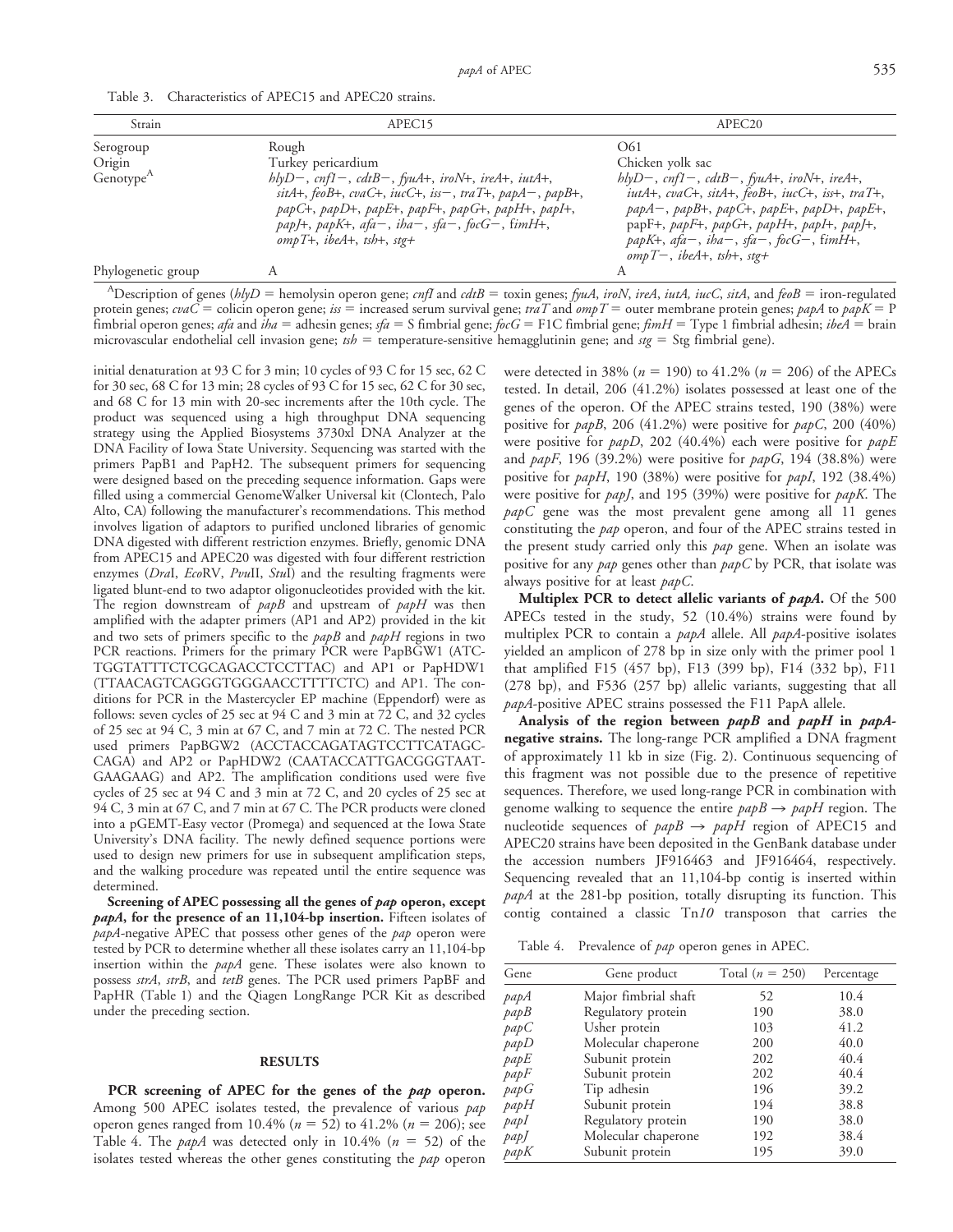

Fig. 2. PCR products obtained from long-range PCR amplification. Lane 1: molecular weight marker; Lane 2:  $papB \rightarrow papH$  region of APEC O1  $(papA^+).$ 

tetracycline resistance gene, tetB, among other genes (Fig. 3). Tn10, which is a composite tetracycline-resistance transposon, consisted of two indirectly repeated copies of the IS10 insertion sequence (IS) elements flanking the transposon. Within this composite transposon, there were four hypothetical proteins of unknown function. Another intriguing feature of this contig was the presence of a truncated IS10 sequence followed by the streptomycin resistance genes strA and strB between the  $3'$  end of the interrupted  $papA$  gene and Tn10.

Screening of APEC possessing all the genes of pap operon, except for *papA*, for the presence of an 11,104-bp insertion. Of the 15 isolates, only 11 isolates contained the expected  $\sim$ 11,000-bp region. Three isolates yielded a PCR product that was less than 11,000 bp, and the remaining two isolates produced a PCR product that was bigger than the expected amplicon size.

#### DISCUSSION

APEC has become a prominent pathogen of production birds. Existing literature suggests that P fimbriae are important virulence markers of APEC (5,9,43,51). However, papA was present only in 10.4% of APECs tested in this study while the other genes of the operon ( $papB$ , C, E, F, G, H, I, and J) were detected at a higher frequency (from 38% to 41.2%). Existing literature also explained this variation in distribution of pap genes by suggesting that most APEC lack an intact copy of the P fimbrial operon (9,10,24,42,43). Nevertheless, previous studies have also demonstrated that despite the presence of certain pap genes, some APEC do not express P fimbriae even after growth under conditions designed to enhance P fimbrial expression (11). Supposedly, P fimbriae may not essentially be required for APEC pathogenesis but might play a significant role in Pap-positive strains that do not possess other fimbrial adhesins such as Stg (31), AC/I (avian E. coli I) (52), and F17 fimbriae (47). Nevertheless, there was no correlation between the serotype of APEC and the presence or absence of the papA gene within the *pap* operon  $(5,9,43,51)$ .

In contrast to the study by Dozois et al. (10), which reported that the *papI* gene of APEC is less prevalent than the *papA*, *papC*, or  $papG$  genes, our results indicated that the  $papA$  gene is the least prevalent among the genes making up the APEC pap operon. A notable difference between these two studies is that Dozois et al. (10) used only 13 APEC strains known for their possession of the  $papC$ gene, whereas the present study used 500 APEC isolates originated from chickens and turkeys, which may have allowed a more representative analysis. Nevertheless, primers used in the present study were designed according to APEC pap operon sequences (DQ095216), whereas Dozois et al. (10) used primers that were designed based on UPEC pap sequences. It is well documented that papA of ExPEC from humans, dogs, and cats is antigenically diverse and belongs to one of the 13 allelic variants (13,15,20,38). This allelic variation is determined at the level of the peptide sequence of PapA (38) and is detectable by the nucleotide sequence analysis of the encoding gene (38). Cognizant of this allelic diversity, we assumed that the scarcity of papA in APEC, as compared to the other genes of the operon, might be due to the inability of certain papAspecific PCR methodologies to detect all allelic variants of papA. To test this possibility, we used a multiplex PCR that was designed by Johnson et al. (20) to detect all the allelic variants of papA including two novel variants. Our results demonstrated that APEC strains possess only one papA allele and confirmed earlier findings by other investigators that suggested papA of APEC is antigenically closely related to F11 serotype (9,11,51). The current study also proved that papA is absent in APECs that harbor an incomplete copy of the pap gene cluster.

Next, we were interested in analyzing the  $papB \rightarrow papH$  region, which corresponds to the  $papA$  gene in  $papA^+$  isolates, using two APEC isolates that possess all the genes of pap operon except for papA. The long-range PCR amplified a DNA fragment of approximately 12 kb in size. Sequencing of the amplified revealed that an 11,104-bp contig, containing a composite Tn10 transposon (4), is inserted within  $papA$  at the 281-bp position, totally disrupting its function. This interrupted region contained a tetracycline resistance gene, four hypothetical proteins of unknown function, a truncated IS10 sequence, and streptomycin resistance genes. However, our study indicated that all *papA*-negative APEC that possess other genes of pap operon do not carry this 11,104-bp contig within the *papA* gene. This suggests that more than one mechanism is involved with *papA* gene interruption.

Transposons are mobile genetic elements that play a profound role in microbial evolution by promoting gene inactivation, genome plasticity, new gene introduction, or all of these (2,32,33). According to available literature, they are mostly associated with shuttling adaptive traits such as antimicrobial resistance, virulence, and new metabolic capabilities (2). Further, they are capable of mediating transfer of genetic information between replicons in the same genome, or between different genomes, by means of horizontal gene transfer. Transposition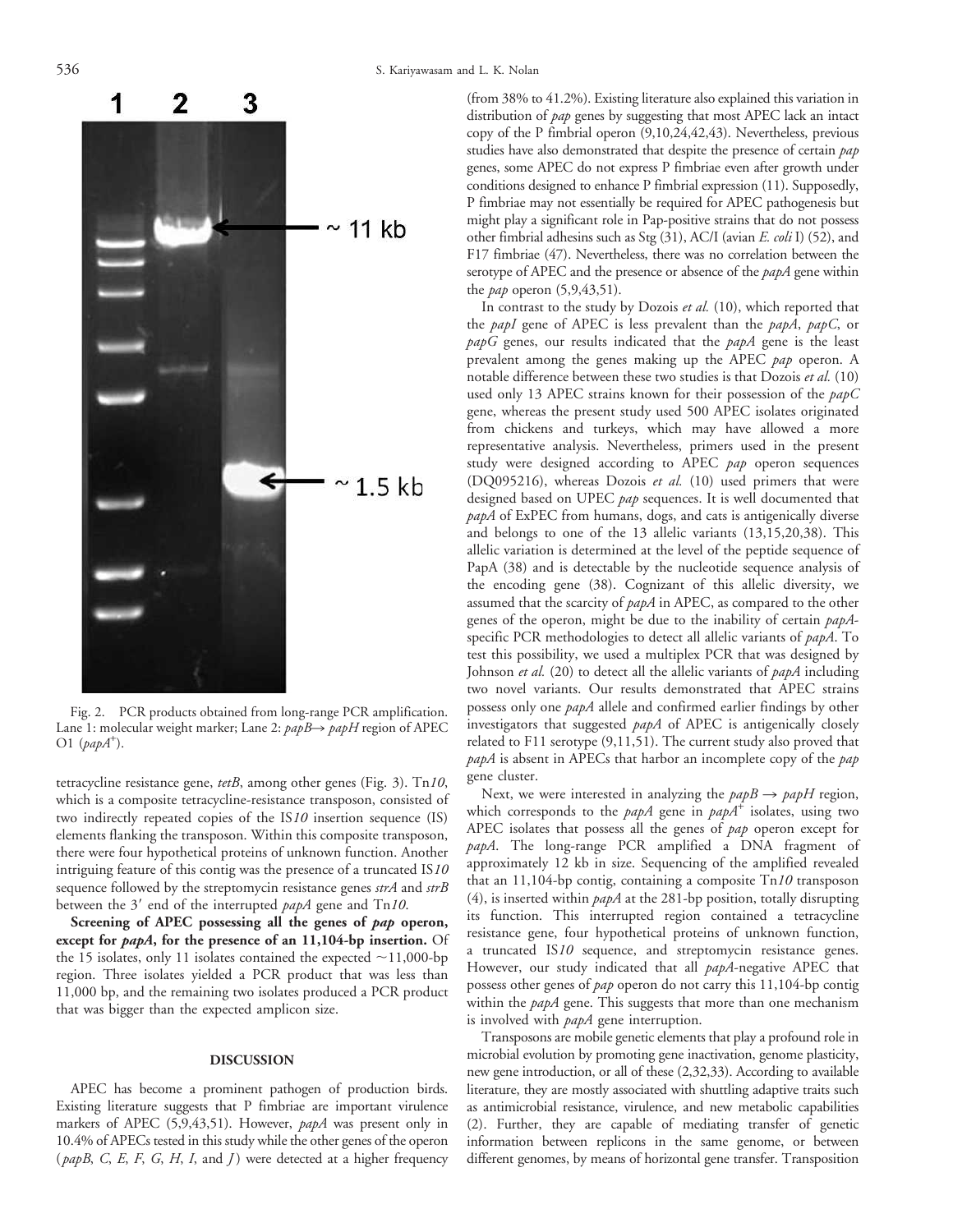

Fig. 3. Schematic diagram showing the genetic organization of the pap operon of APEC15 and APEC20 strains. Note the 11,104-bp contig containing streptomycin and tetracycline resistance genes interrupting papA. The papA gene, which is interrupted due to transposition, is color-coded in green, the two pap operon genes flanking the papA gene are color-coded in blue, and mobile genetic elements are color-coded in red.

can also convert pathogens to nonpathogenic forms by disrupting genes that are required for virulence (45). Although the exact role of the transposable element present within papA is unclear, it is likely to increase genome plasticity and diversity. As is the case with other E. coli, diversity and genome plasticity among ExPEC is well documented (3,6,7,26,36) and is thought to provide an evolutionary advantage associated with acquisition of foreign DNA or deletion of existing genetic information. Because the genetic regions vulnerable to such changes are frequently subjected to excisions, rearrangements, and transfers, they contribute to the rapid evolution of E. coli variants, resulting in the development of novel strains and even pathotypes. Perhaps, Tn10 may have been selected for in APEC because the use of tetracyclines as growth promoters and therapeutics became common practice in poultry.

In a separate study, we showed that prevalence of the papA gene in APEC decreased from the 1980s to the 1990s (from 16.84% to 6.32%), while no statistical difference in the occurrence of the other pap genes was detected between APEC isolated over these two decades (24). Although the exact role of transposable elements in the pap operon of APEC is unclear, it is likely that incorporation of antimicrobial resistance genes into the genome would have provided a survival advantage to bacteria. Both APEC15 and APEC20 possess other adhesins, such as Stg fimbriae, which are known to play a significant role in APEC's colonization of the respiratory tract and pathogenesis. It can be speculated that the role of the *pap* operon in adherence may be served by other bacterial traits and, therefore, the possession of antimicrobial resistance genes is more beneficial to a pathogen's survival, especially in the face of antimicrobial pressure.

In summary, the pap operon genes are either incomplete or completely absent in a majority of APEC—indicating that they do not contain a functional copy of the P fimbrial operon. The leastabundant gene of the pap operon among APEC is papA. If present in APEC, papA is always of the F11 type. In some APEC, papA is interrupted by transposition, thus preventing synthesis and expression of the PapA subunit and typical P fimbriae. In the two strains of APEC (APEC15 and APEC20) examined in this study, the papA region contains an insert of 11,104 bp in size that harbors tetracycline and streptomycin resistance genes.

#### REFERENCES

1. Baga, M., M. Norgren, and S. Normark. Biogenesis of E. coli Pap pili: papH, a minor pilin subunit involved in cell anchoring and length modulation. Cell 49:241–251. 1987.

2. Bennett, P. M. Genome plasticity: insertion sequence elements, transposons and integrons, and DNA rearrangement. Methods Mol. Biol. 266:71–113. 2004.

3. Brzuszkiewicz, E., H. Bruggemann, H. Liesegang, M. Emmerth, T. Olschlager, G. Nagy, K. Albermann, C. Wagner, C. Buchrieser, L. Emody, G. Gottschalk, J. Hacker, and U. Dobrindt. How to become a uropathogen: comparative genomic analysis of extraintestinal pathogenic Escherichia coli strains. Proc. Natl. Acad. Sci. U. S. A. 103:12879–12884. 2006.

4. Chalmers, R., S. Sewitz, K. Lipkow, and P. Crellin. Complete nucleotide sequence of Tn10. J. Bacteriol. 182:2970–2972. 2000.

5. Dho-Moulin, M., and J. M. Fairbrother. Avian pathogenic Escherichia coli (APEC). Vet. Res. 30:299–316. 1999.

6. Dobrindt, U., F. Agerer, K. Michaelis, A. Janka, C. Buchrieser, M. Samuelson, C. Svanborg, G. Gottschalk, H. Karch, and J. Hacker. Analysis of genome plasticity in pathogenic and commensal Escherichia coli isolates by use of DNA arrays. J. Bacteriol. 185:1831–1840. 2003.

7. Dobrindt, U., U. Hentschel, J. B. Kaper, and J. Hacker. Genome plasticity in pathogenic and nonpathogenic enterobacteria. Curr. Top. Microbiol. Immunol. 264:157–175. 2002.

8. Dodson, K. W., F. Jacob-Dubuisson, R. T. Striker, and S. J. Hultgren. Outer-membrane PapC molecular usher discriminately recognizes periplasmic chaperone-pilus subunit complexes. Proc. Natl. Acad. Sci. U. S. A. 90:3670–3674. 1993.

9. Dozois, C. M., J. M. Fairbrother, J. Harel, and M. Bosse. pap- and pil-related DNA sequences and other virulence determinants associated with Escherichia coli isolated from septicemic chickens and turkeys. Infect. Immun. 60:2648–2656. 1992.

10. Dozois, C. M., J. Harel, and J. M. Fairbrother. P-fimbriae-producing septicaemic Escherichia coli from poultry possess fel-related gene clusters whereas pap-hybridizing P-fimbriae-negative strains have partial or divergent P fimbrial gene clusters. Microbiology 142(Pt 10):2759–2766. 1996.

11. Dozois, C. M., S. A. Pourbakhsh, and J. M. Fairbrother. Expression of P and type 1 (F1) fimbriae in pathogenic *Escherichia coli* from poultry. Vet. Microbiol. 45:297–309. 1995.

12. Eisenstein, B. I., and G. W. Jones. The spectrum of infections and pathogenic mechanisms of Escherichia coli. Adv. Intern. Med. 33:231-252. 1988.

13. Feria, C., J. Machado, J. D. Correia, J. Goncalves, and W. Gaastra. Virulence genes and P fimbriae PapA subunit diversity in canine and feline uropathogenic Escherichia coli. Vet. Microbiol. 82:81-89. 2001.

14. Guyer, D. M., J. S. Kao, and H. L. Mobley. Genomic analysis of a pathogenicity island in uropathogenic Escherichia coli CFT073: distribution of homologous sequences among isolates from patients with pyelonephritis, cystitis, and catheter-associated bacteriuria and from fecal samples. Infect. Immun. 66:4411–4417. 1998.

15. Hacker, J. Role of fimbrial adhesins in the pathogenesis of *Escherichia* coli infections. Can. J. Microbiol. 38:720–727. 1992.

16. Hultgren, S. J., F. Jacob-Dubuisson, C. H. Jones, and C. I. Branden. PapD and superfamily of periplasmic immunoglobulin-like pilus chaperones. Adv. Protein. Chem. 44:99–123. 1993.

17. Johnson, J. R., T. A. Russo, J. J. Brown, and A. Stapleton. papG alleles of *Escherichia coli* strains causing first-episode or recurrent acute cystitis in adult women. J. Infect. Dis. 177:97–101. 1998.